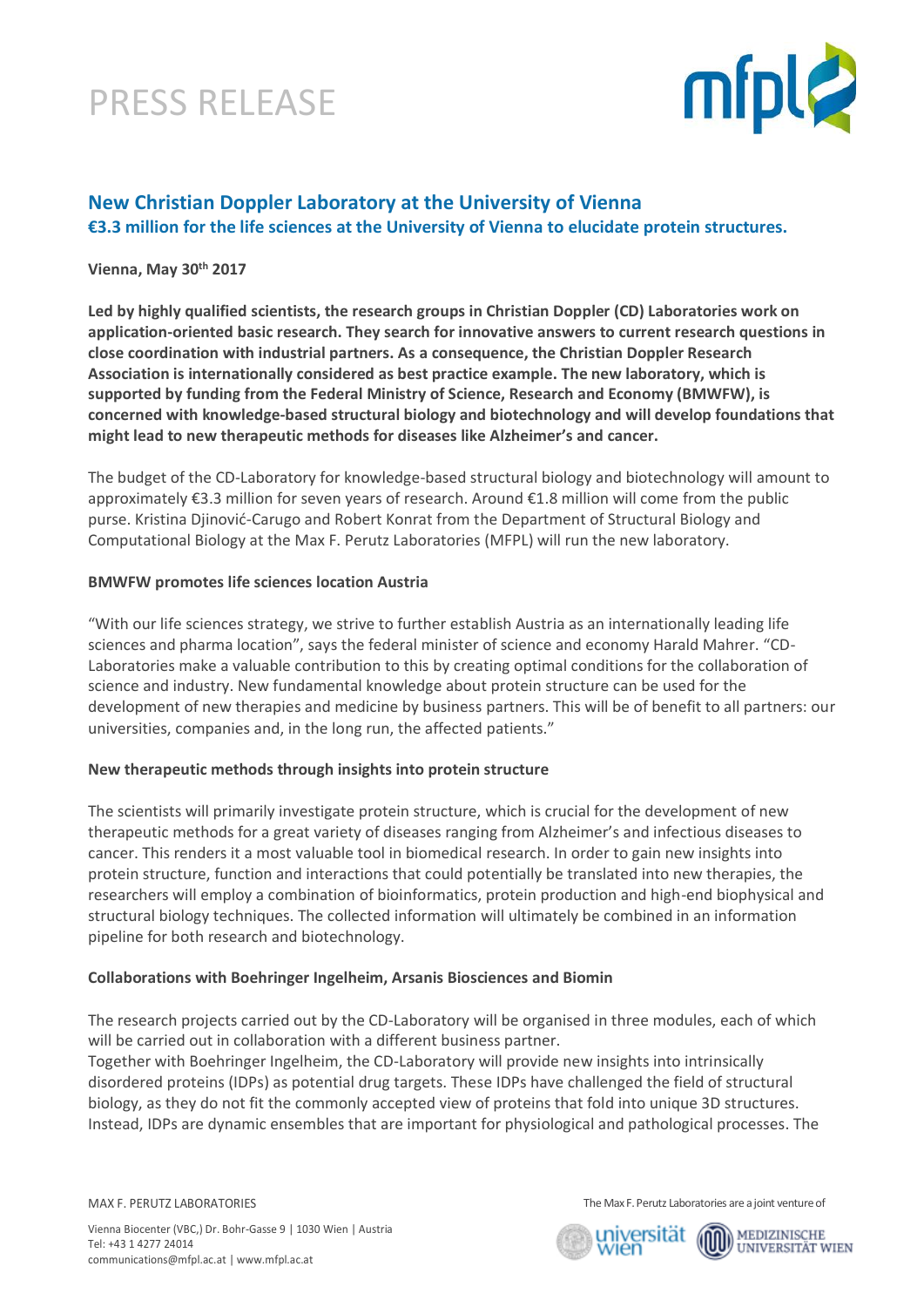# PRESS RELEASE



main focus of interest for this project will be the proto-oncogene c-Myc, which is, when misregulated, a key player in most human cancers.

The collaboration with the Vienna-based biotech company Arsanis Biosciences GmbH aims at elucidating the mechanisms of action of antibodies on a molecular level. Arsanis will put this new knowledge to use by developing improved medicines against pathogens to counteract severe infectious diseases. These medicines are anti-infective human antibodies that should serve as precision medicines effective against bacteria such as *Staphylococcus aureus* and drug-resistant forms of *Escherichia coli* and *Klebsiella pneumoniae.*

Mycotoxins are a major natural contamination source in feed for agricultural animals that compromise animal health. To detoxify them, the Lower-Austria based company Biomin produces recombinant enzymes provided to the animals as feed additives. The CD-Laboratory sets out to improve the design of these enzymes by determining their crystal structures.

### **Scientific Contact**

Univ.-Prof. Dr. Robert Konrat Department für Strukturbiologie und Computational Biology 1030 Wien, Campus-Vienna-Biocenter 5 T +43-1-4277-52202 M +43-664-60277-52202 [robert.konrat@univie.ac.at](mailto:robert.konrat@univie.ac.at)

Univ.-Prof. Dipl.-Ing. Dr. Kristina Djinovic-Carugo Department für Strukturbiologie und Computational Biology 1030 Wien, Campus-Vienna-Biocenter 5 T +43-1-4277-522 03 M +43-664-60277-522 03 [kristina.djinovic@univie.ac.at](mailto:kristina.djinovic@univie.ac.at)

### **Press Contact**

Caterina Purini, MSc. Max F. Perutz Laboratories Communications Vienna Biocenter 1030 Wien, Dr.-Bohr-Gasse 9 T +43-1-4277-240 14 M +43-664-602 77-24014 [caterina.purini@mfpl.ac.at](mailto:caterina.purini@mfpl.ac.at)

### **About the Christian Doppler Laboratories**

"Christian Doppler Laboratories pursue excellent application-oriented basic research. For that purpose, expert scientists cooperate with innovative businesses. The principles of the Christian Doppler Research Association are internationally considered as best practice for supporting cooperative research. Christian Doppler Laboratories are financed by both the public purse and the companies involved. The most important public funding sponsor is the Federal Ministry of Science, Research and Economy (BMWFW)."

The Max F. Perutz Laboratories are a joint venture of